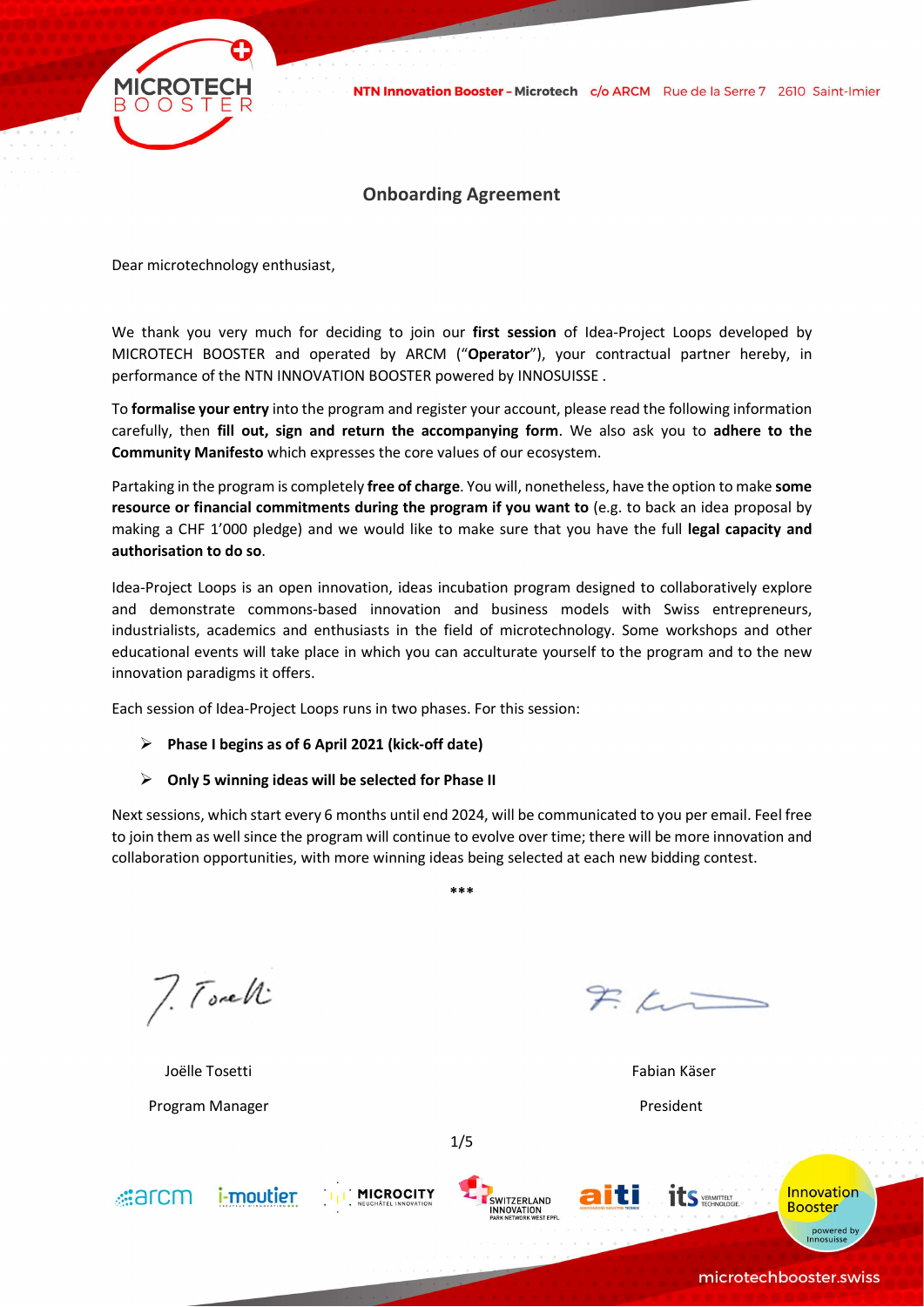

NTN Innovation Booster - Microtech c/o ARCM Rue de la Serre 7 2610 Saint-Imier

## How does Idea-Project Loop work?







During the Call for ideas, innovation ideas are published on the Platform to be shared and discussed with other participants. Innovation ideas may comprise all relevant areas of activities for your microtech industry or expertise domain; such as logistics, technological inventions, information systems, human resources management, education, R&D processes, communication strategy, etc.

Once the Call for ideas is closed, innovation ideas enter an Ideas Bidding Contest: participants are invited to make pledges (promise of funding) to back all innovation ideas that they favour the most.

To win, an innovation idea must meet the two cumulative criteria at the closing of the Bidding Contest:

- 1. the innovation idea has raised at least a total of CHF 5'000 in pledges;
- 2. the innovation idea is ranked, counting the highest total of aggregated pledges, within the limited number of winning projects this session (e.g. top 5 for the first session).

Validation of winning ideas are notified to all participants by the Operator. Only stakeholders of winning innovation ideas (applicant and backers) are eligible to join the second phase of the program. Other participants may still, when any, participate in some promotional and educational events and join the next session loop in they want to.

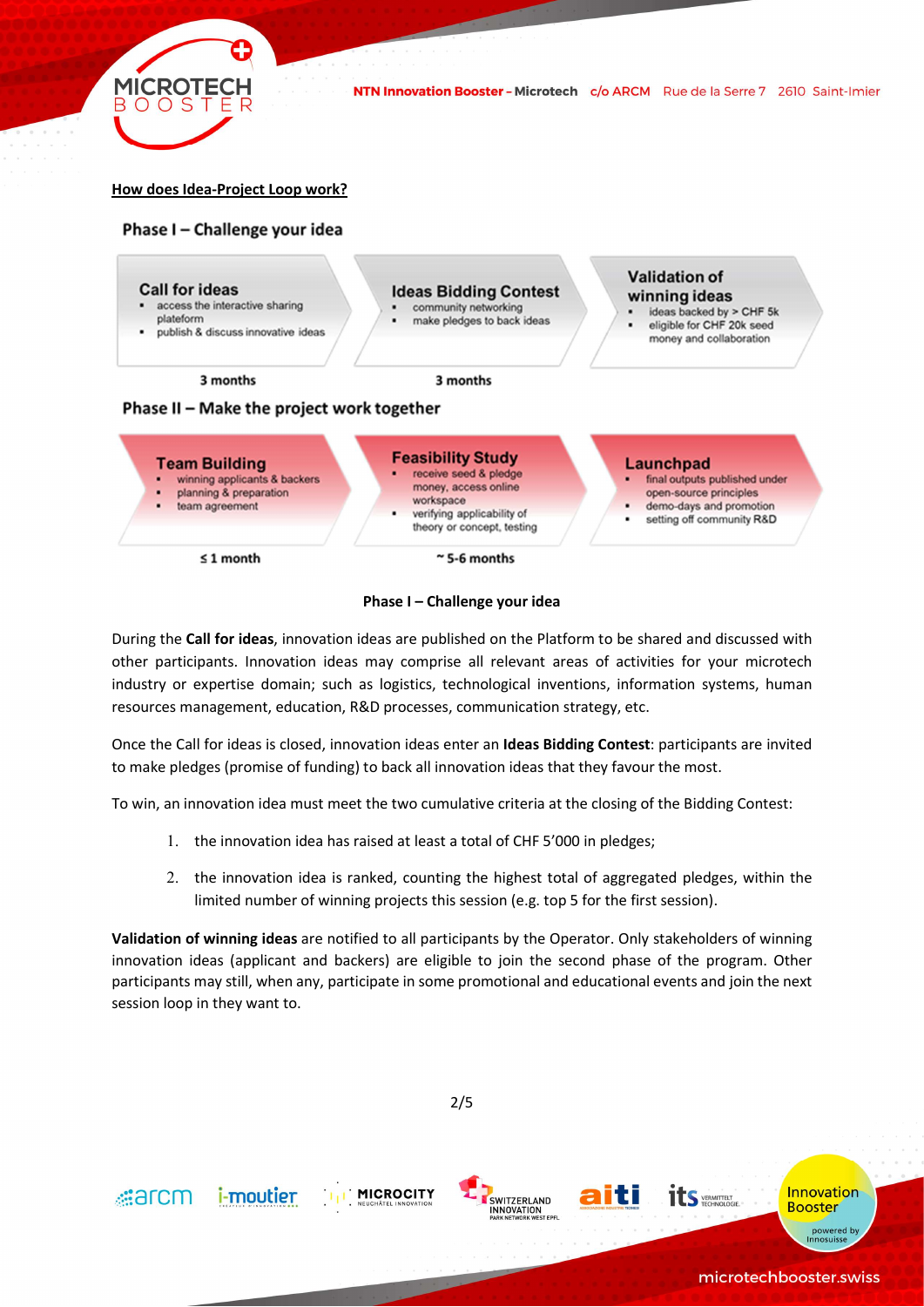

#### Phase II – Make the project work as a team

The time has come for Team Building: all winning stakeholders have to do some planning and constitute a working team to achieve a proof-of-concept for their innovation idea.

In doing so, a separate team agreement must, within one month, be reached between each other, then ratified by the Operator. The Operator may suggest additional team members, if appropriate, and provide some guidance and assistance, in particular an agreement template as well as an advisory meeting.

Once teams are constituted, each team will be granted CHF 20'000 as seed money (in addition to total amount coming from pledges) and given access to an online workspace to carry out and document the project during a Feasibility Study.

The team's purpose is to verify the feasibility and applicability of the innovation idea and achieve a proofof-concept. Every reasonable effort must be made to find a way to bringing the project to the best possible conclusion. If, nonetheless, the project does not succeed to achieve a proof-of-concept, the team has to document other final outputs (e.g. how and why the idea is not feasible).

Proof-of-concepts or other final outputs will, save exceptional cases, be published online under free and open-source licenses and principles, with all team members being duly credited for their work. At this stage, the program will serve as a Launchpad to attract public attention to our ecosystem and to set off a community-driven, crowdsourcing innovation process on and around your project, beyond the program. We will explain to you the whys and wherefores during the program.

From this point, the Idea-Project Loop session comes to an end: you will be free to write the next chapter (e.g. monetisation) with us or, if you prefer a different road, on your own, with others or not at all. Do not hesitate to join the next session, whatever you choose.

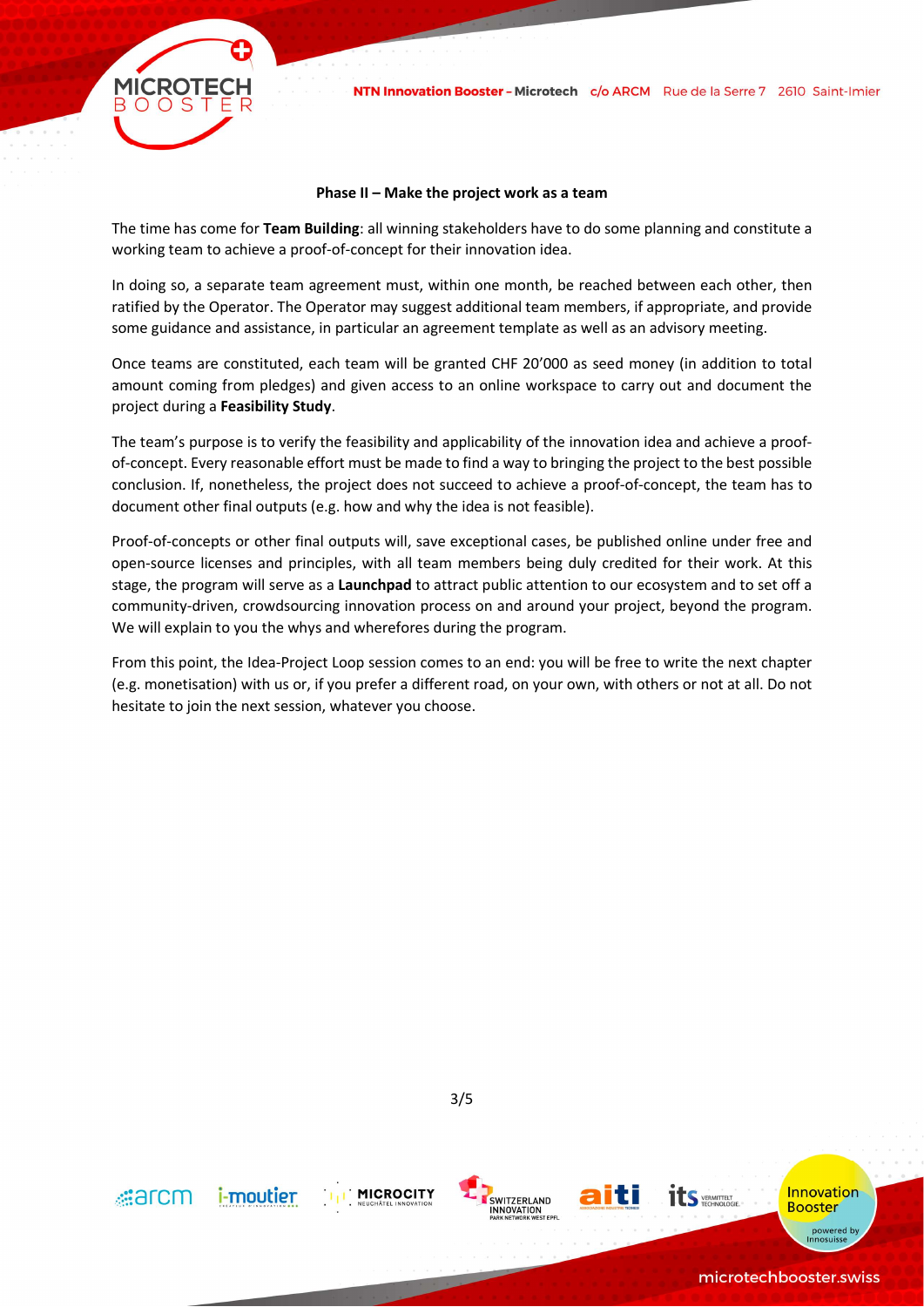

## What you can expect from us

Idea-Project Loops are designed to service you in a manifold purpose:

- 1. To stimulate research and development for practical application in your field of expertise at lower costs and mitigated risks (applied R&D, know-how acquisition, competitiveness);
- 2. To instil an uplifting spirit of open collaboration and constructive emulation between Swiss professionals, academics and enthusiasts of your field of expertise (enhanced networking and collaboration opportunities, sharing of experience and know-how);
- 3. To explore and demonstrate commons-based, community-driven innovation and business models to give you new options to sustain, diversify and expand your activities or clientele (extended innovation culture, value creation);
- 4. To showcase the impetus and talent pool stemming from the Swiss ecosystem in your field of expertise (economic and know-how promotion, credentialisation);
- 5. To nurture trustful and mutual understanding among stakeholders of the Swiss microtech ecosystem to open new ways for collaboration and more opportunities to strengthen local and regional socioeconomic fabrics (growing stronger together).

## What we expect from you

While you partake in Idea-Project Loops, we count on you:

- 1. To bring your own innovative ideas to the table, if you have any, that solve identified issues or generate specific opportunities for improvement;
- 2. To support others' innovation ideas, if you believe in them, by backing them with your pledge;
- 3. To be eager to learn and adopt an open, constructive and audacious mindset capable of thinking outside the box and accepting new ideas in the spirit of the Community Manifesto;
- 4. To be willing to contribute and engage with your own experience, expertise and know-how to positively impact the value chain of innovation;
- 5. To be, if given the chance, a supportive team player in doing the work and representing the community-driven innovation ecosystem inside the program and beyond.

Are you ready? Once you made sure you meet the eligibility criteria, you may fill out and sign the form below to proceed to your onboarding.

We look forward to contributing with you to stimulate innovation in our Swiss microtech community!

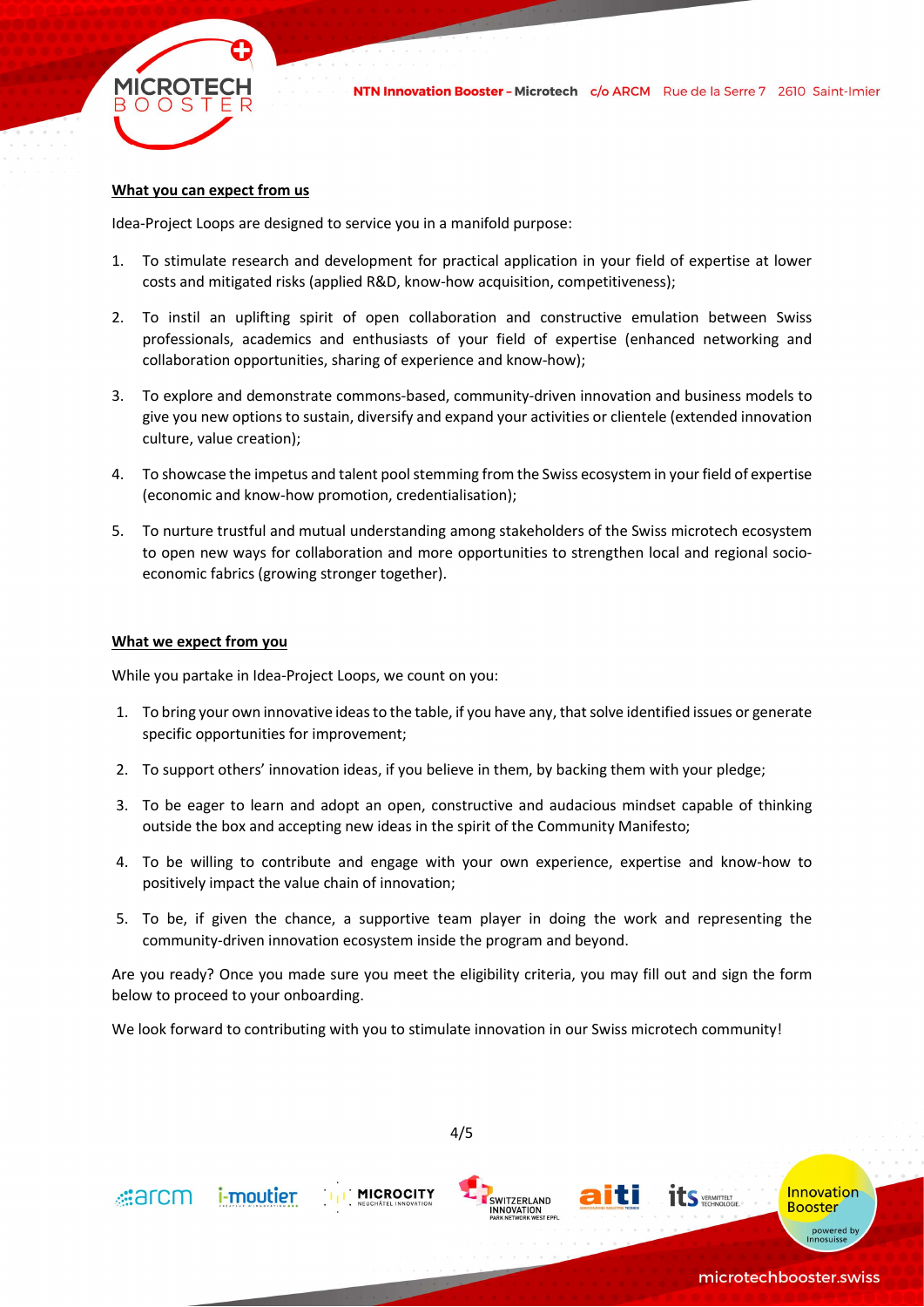

\*\*\*

Eligibility criteria. For you to partake in Idea-Project Loops, you must represent and warrant that:

- 1. as a natural person, you are of legal age to form a binding contract under applicable laws;
- 2. you have full legal capacity and sufficient authorisations to enter into an agreement with us, either as natural person or as a legal entity, institution or another form of collective organisation;
- 3. as a natural person, you are a Swiss citizen or have a valid permit to work or to reside in Switzerland; as a legal entity, institution or another form of collective organisation, your head office is located in Switzerland or you have a branch office duly registered in Switzerland. NB: this criteria can be waived if you can prove that your project creates value for Switzerland.
- 4. you have not been previously suspended or removed from using our Service;
- 5. your use of our Platform and Service do not and will not violate any and all laws and regulations applicable to you, including but not limited to regulations on money laundering, unfair competition or intellectual property law;
- 6. you are abiding in good faith by the values and principles of the Community Manifesto.

\*\*\*

Important notice. Do you still have questions? Here is some useful information:

- Innovation ideas are not limited to technological inventions and may cover all other relevant areas of activities for your industry or expertise domain in microtechnology. Whichever one you decide, be sure to bring forward appealing ideas, likely to prove desirable, feasible and viable.
- As long as innovation ideas remain disclosed on the Platform, these shall not be developed outside of Idea-Project Loops, neither by the participants nor together with any third party.
- When you make a pledge to back an innovation idea, you are committed to pay this amount if the innovation idea wins the bidding contest;
- If an innovation idea you have submitted or backed wins the bidding contest, you must engage all necessary resources (staff) to contribute to the team effort during the feasibility study.
- No (background) intellectual property is transferred to us, other participants or any third parties as a mere result of you partaking in the program at any stage, including the feasibility study.
- Once the feasibility study is finished, proofs-of-concept or other final outputs are in principle to be published and placed under free and open-source licenses; there are several options to do so. However, if your project is based on established background IP, you may decide that only the project documentation be publicly published.
- You will always have the option to keep some information confidential (i.e. non-publishable) between your team members during Phase II.